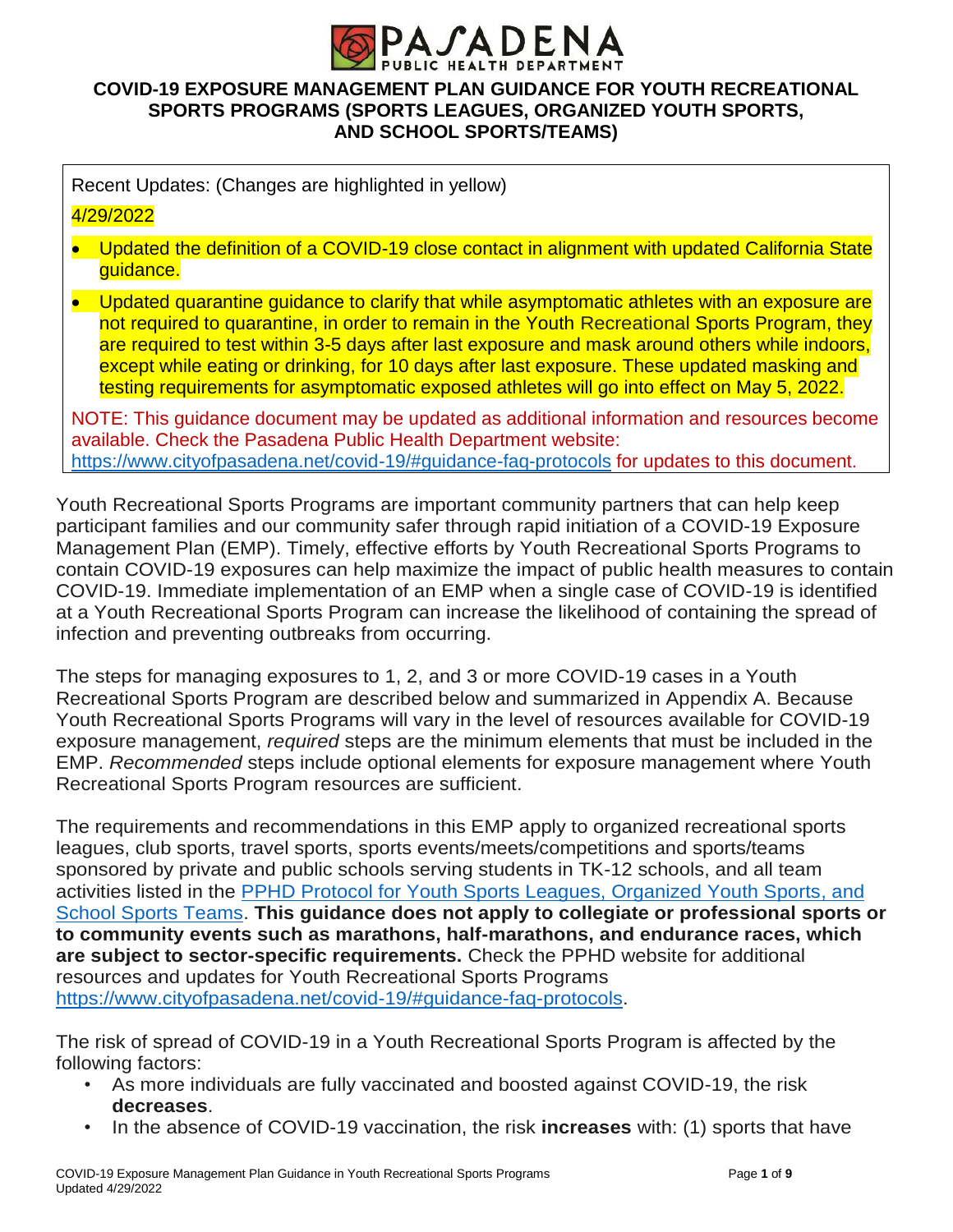closer levels of contact between participants (particularly face-to-face contact in indoor sports); (2) sports that have increased frequency and longer duration of close contact; (3) high-contact sports that have greater exertion levels that increase the rate of breathing and the amount of air that is inhaled and exhaled with every breath.

In the guidance that follows, the term "household" is defined as "persons living together as a single living unit" and shall not include institutional group living situations such as dormitories, fraternities, sororities, monasteries, convents or residential care facilities, nor does it include such commercial living arrangements as boarding houses, hotels or motels. The terms "staff" and "employee" include coaches, employees, support staff, volunteers, interns and trainees, scholars and all other individuals who carry out work at the site or for the recreational sport activity. The terms "players," "participants," "family members," "visitors" or "customers" include members of the public and others who are not staff or employees who spend time at the business or site or take part in the activities. The terms "establishment," "site," and "facility" refer to the buildings or grounds at which activities are conducted.

## Exposure Management Planning Prior to Identifying 1 COVID-19 Case

- ☐ *Required*: A designated Youth Recreational Sports Program COVID-19 Compliance Lead that is responsible for establishing and enforcing all COVID-19 safety protocols and ensuring that all participants and staff receive education about COVID-19. This Lead serves as a liaison to PPHD for sharing site-level information to facilitate necessary public health action.
- ☐ *Required*: A plan for all participants and staff regardless of vaccination status who (1) have symptoms consistent with COVID-19, OR (2) were exposed to a confirmed case of COVID-19 at a Youth Recreational Sports Program, OR (3) are part of a Youth Recreational Sports Program with an active public health investigation to have access to testing or be tested for COVID-19 infection.
- ☐ *Recommended*: Routine screening testing is no longer required but **strongly recommended** for athletes in moderate-risk and high-risk sports. If a Youth Recreational Sports Program chooses to implement a screening testing program, the program should prioritize testing of athletes who are not fully vaccinated, and staff/volunteers whose vaccination status is not up to date. Screening testing programs should use an FDA-authorized viral COVID-19 test, including a Nucleic Acid Amplification Test (NAAT, such as PCR) or an antigen test, which is collected and performed in a healthcare setting or certified testing site, or an FDA-authorized Over-the-Counter (or at-home) test. If the test is positive, the individual should be presumed to have COVID-19 and should follow [Home Isolation](https://www.cityofpasadena.net/public-health/wp-content/uploads/sites/32/Pasadena-Health-Officer-Blanket-Isolation-Order.pdf?v=1647886101316) Order. Note: Unverified Over-the-Counter test results cannot be used to fulfill required testing for employees per [Cal/OSHA COVID-19 Prevention Emergency Temporary](https://www.dir.ca.gov/dosh/dosh_publications/COVIDOnePageFS.pdf)  [Standards](https://www.dir.ca.gov/dosh/dosh_publications/COVIDOnePageFS.pdf) (ETS).
- ☐ *Recommended*: During multi-county, multi-day competitions, a negative COVID-19 test within 3 days prior to the first game is **strongly recommended** for athletes and staff participating in these events.
- ☐ *Recommended*: Apply CDPH guidance using the [Decision Tree for Managing Confirmed or](https://www.cdph.ca.gov/Programs/CID/DCDC/CDPH%20Document%20Library/COVID-19/SS4A/School_Case_Decision_Tree.pdf?v=1644859360613)  [Suspected COVID-19 Cases in Schools](https://www.cdph.ca.gov/Programs/CID/DCDC/CDPH%20Document%20Library/COVID-19/SS4A/School_Case_Decision_Tree.pdf?v=1644859360613) for persons who screen positive for symptoms prior to or during participation in the Youth Recreational Sports Program.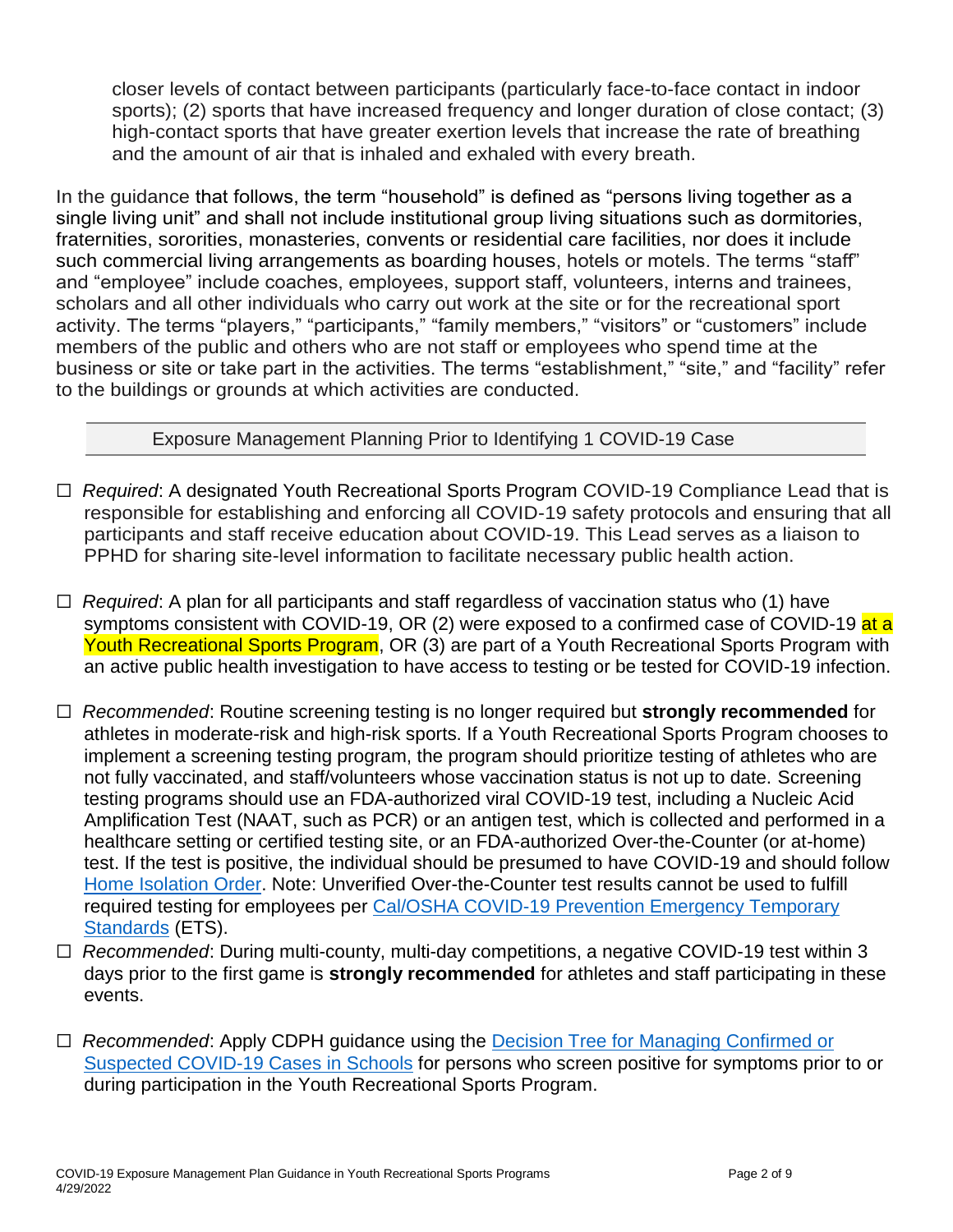- ☐ *Required*: After identifying one confirmed COVID-19 case (participant or staff), the Youth Recreational Sports Program Compliance Lead instructs the case to follow the [Pasadena Health](https://www.cityofpasadena.net/public-health/wp-content/uploads/sites/32/Pasadena-Health-Officer-Blanket-Isolation-Order.pdf)  [Officer Isolation Order.](https://www.cityofpasadena.net/public-health/wp-content/uploads/sites/32/Pasadena-Health-Officer-Blanket-Isolation-Order.pdf) NOTE: A person is considered to be diagnosed with or likely to have COVID-19, based on one of more of the following criteria: a) They received a positive diagnostic (viral) test for COVID-19 and/or b) A healthcare provider clinically suspects that they have COVID-19.
	- Athletes and staff with COVID-19 can end isolation on Day 6\* ONLY if all of the following criteria are met:
		- 1. A COVID-19 viral test\*\* collected on Day 5 or later is negative, **AND**
		- 2. No fever for at least 24 hours without the use of fever-reducing medicine, **AND**
		- 3. Other symptoms are not present or improving *\*For symptomatic athletes and staff, Day 0 is the first day of symptoms; Day 1 is the first full day after symptoms develop. For asymptomatic athletes and staff, Day 0 is the day the first positive test was collected; Day 1 is the first full day after the positive test was collected.*

*\*\*The test must be an FDA-authorized viral test (e.g., PCR or antigen test, including at-home tests). An antigen test is preferred for testing out of isolation.*

# **-OR-**

- Isolation can end after Day 10 if both these criteria are met:
	- 1. No fever for at least 24 hours without the use of fever-reducing medication, **AND**
	- 2. Other symptoms are not present or are improving

**NOTE:** For staff, per [Cal/OSHA COVID-19 Prevention Emergency Temporary Standards](https://www.dir.ca.gov/dosh/dosh_publications/COVIDOnePageFS.pdf) (ETS), testing that is required for employees must be provided by the employer free of charge and during work hours; these tests may not be self-administered or self-read unless they are observed by the employer or an authorized telehealth proctor. Additionally, staff may request masks and respirators from their employer at no cost to staff.

- While in isolation, youth participants and staff should stay at home, away from others. If a youth participant meets the criteria to leave isolation after Day 5, it is **strongly recommended** that they wear a highly protective mask around others, except when eating or drinking, through the end of Day 10 after onset of symptoms, or, if asymptomatic, after the first positive test. Staff with COVID-19 are **required** to wear a highly protective mask when around others, both indoors and outdoors (except when eating and drinking), through the end of Day 10. See [ph.lacounty.gov/masks](http://publichealth.lacounty.gov/acd/ncorona2019/masks/) for more information.
- □ *Required*: The Compliance Lead works to identify all individuals or all groups in the Youth Recreational Sports Program who have had an indoor exposure to the confirmed positive case in the Youth Recreational Sports Program during their infectious period (close contacts). Youth Recreational Sports Programs have the option of conducting "group tracing" to identify groups with an indoor exposure (see description in the [Exposure Management Plan Guidance in TK-12](https://www.cityofpasadena.net/public-health/wp-content/uploads/sites/32/Exposure-management-plan.pdf?v=1647472801562)  [Schools\)](https://www.cityofpasadena.net/public-health/wp-content/uploads/sites/32/Exposure-management-plan.pdf?v=1647472801562).
	- A case is considered to be infectious from 2 days before symptoms first appeared until the time the case is no longer required to be isolated (i.e., no fever for at least 24 hours, without the use of medicine that reduces fevers AND other symptoms have improved AND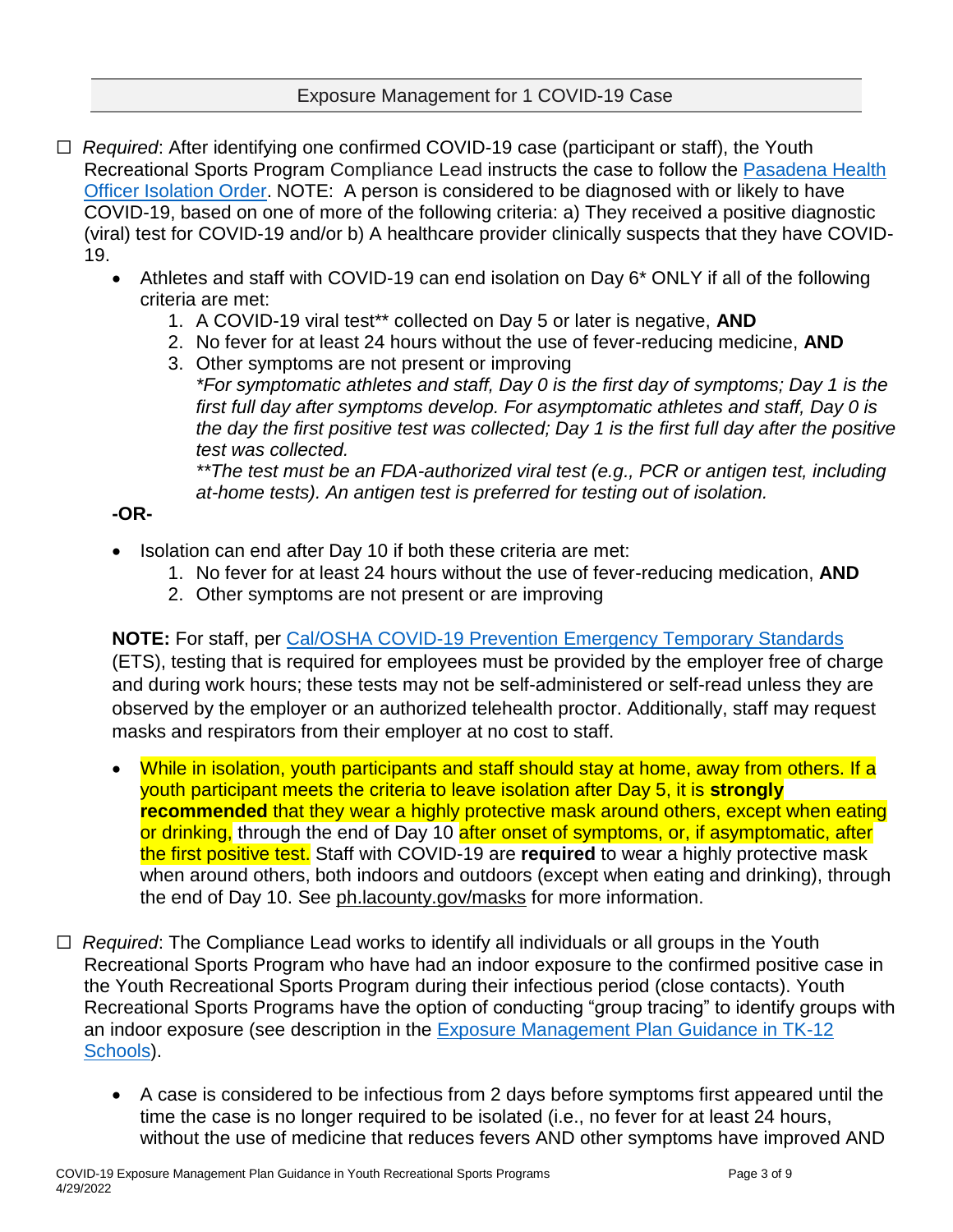at least 10 days have passed since symptoms first appeared). A person with a positive COVID-19 test but no symptoms is considered to be infectious from 2 days before the test was taken until 10 days after the test.

- **Close Contact:** Persons are considered to have been exposed to a case (close contact) during the infectious period if they shared the same indoor airspace in a Youth Sports Program with the infected person for 15 minutes or more cumulatively over a 24 hour period. In large indoor airspaces, those considered exposed may be limited to 1) those in a pre-defined or identifiable group (e.g., teammates, club members, cohort, etc.) or 2) those within 6 feet of the infected person for 15 minutes or more over a 24-hour period. NOTE: Persons with an outdoor exposure at school are not considered close contacts.
- ☐ *Required*: COVID-19 Compliance Lead must notify PPHD of (1) staff and participants with confirmed or suspected COVID-19 who were in a Youth Recreational Sports Program(s) at any point within the 14 days prior to the illness onset date.
- □ *Required:* The Compliance Lead submits this information to PPHD using the COVID-19 Case and [Contact Line List for the Educational Sector](https://www.cityofpasadena.net/public-health/wp-content/uploads/sites/32/COVID-19-Line-List-Template-for-Education-Institutions.xlsx) within 1 day of notification of a case. If needed, additional time may be requested. Secure (encrypted) online email via [nursing@cityofpasadena.net](mailto:nursing@cityofpasadena.net) is the preferred method for notifying PPHD of COVID-19 exposures.
- □ *Required*: All persons identified to have had a known exposure (close contacts) to a COVID-19 positive case in a Youth Recreational Sports Program must be notified by the COVID-19 Compliance Lead of the exposure through a letter or other communication strategies. The Compliance Lead should complete an Exposure Notification letter based on the [COVID-19](https://www.cityofpasadena.net/public-health/wp-content/uploads/sites/32/Sample-Notification-Letters-School.docx)  [Template Notification Letters for Education Settings.](https://www.cityofpasadena.net/public-health/wp-content/uploads/sites/32/Sample-Notification-Letters-School.docx) This letter should be accompanied by the Pasadena Health Officer [Quarantine Order,](https://www.cityofpasadena.net/public-health/wp-content/uploads/sites/32/Pasadena-Health-Officer-Blanket-Quarantine-Order.pdf?v=1642548259013) and letters should be modified to match the policies of the individual Youth Sports Recreational Program.
	- Action for close contacts who ARE required to quarantine
		- o The following close contacts are required to quarantine:

**Asymptomatic staff\* who are not [up to date](https://www.cdc.gov/coronavirus/2019-ncov/vaccines/stay-up-to-date.html?CDC_AA_refVal=https://www.cdc.gov/coronavirus/2019-ncov/vaccines/fully-vaccinated-guidance.html) on their COVID-19 vaccines** *\* Asymptomatic staff close contacts who are fully vaccinated and not boosted (if eligible) but required to quarantine can remain at the worksite during the quarantine period, however they are required to test once within 3-5 days after the last exposure date. Requirement to quarantine continues to apply to all settings other than employee worksite. This guidance is outlined in Cal/OSHA COVID-19 Prevention Emergency Temporary Standards [\(Cal/OSHA Emergency Temporary Standards\)](https://www.dir.ca.gov/dosh/dosh_publications/COVIDOnePageFS.pdf). Additional details are provided in the section: "Action for close contacts who are not required to quarantine."*

- o Unless they meet the criteria for remaining at the workplace, staff close contacts who are required to quarantine must self-quarantine (stay in their home or another residence, separate from others) and monitor for symptoms as outlined in [Pasadena Health Officer Quarantine](https://www.cityofpasadena.net/public-health/wp-content/uploads/sites/32/Pasadena-Health-Officer-Blanket-Quarantine-Order.pdf?v=1641408331552) Order. As long as symptoms of COVID-19 are not present, they may end quarantine either:
	- After 10 full days have passed from their last known contact to the infectious case (as defined above). Activities may resume starting on Day 11 provided they are asymptomatic. OR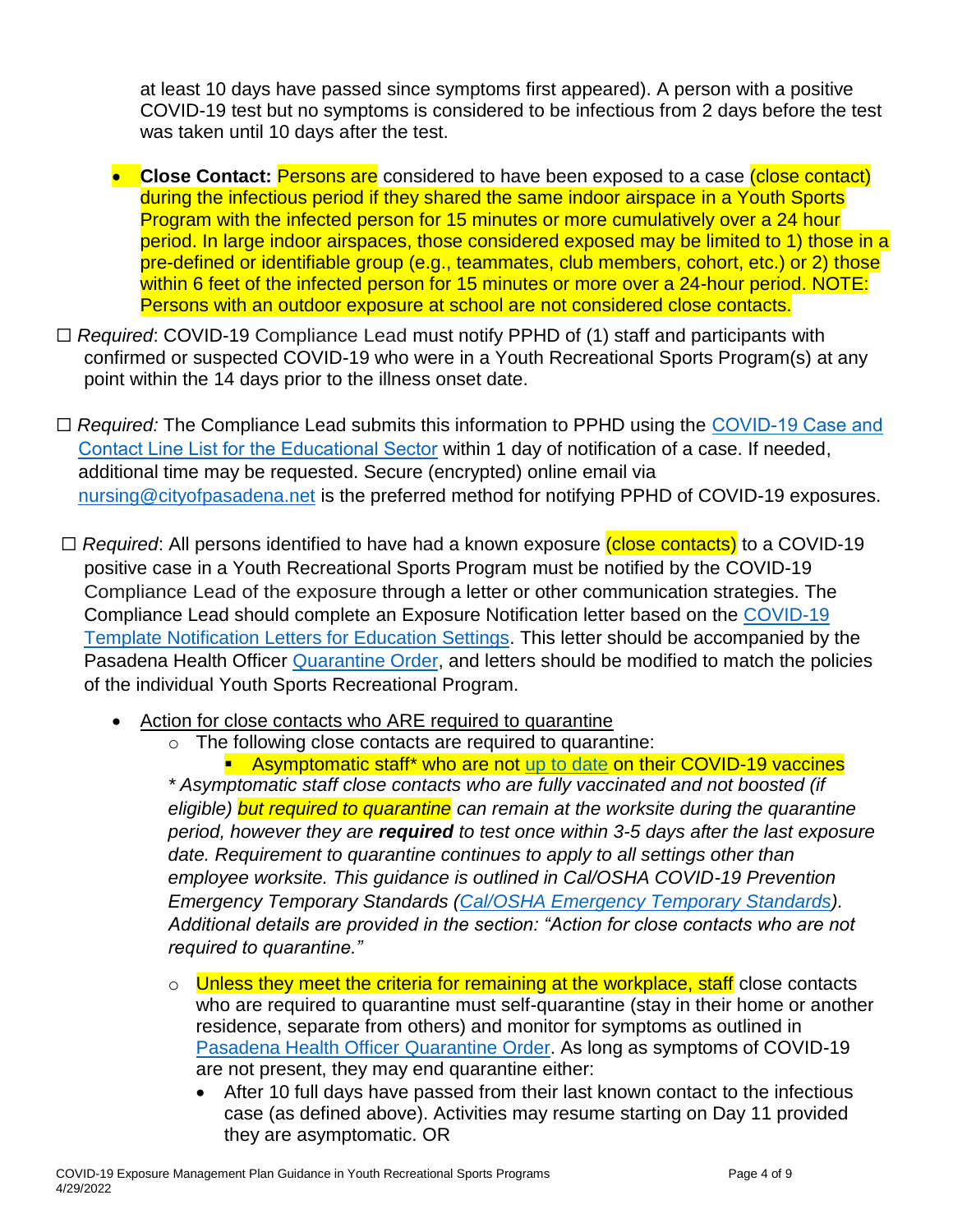- After 5 full days have passed from their last known contact to the infectious case if they have a negative viral test result from a specimen collected on Day 5 from the date of last exposure to the case. Activities may resume starting on Day 6. The test must be an FDA-authorized viral COVID-19 test (e.g., NAAT or antigen test); a negative test result from an FDA-authorized Over-the-Counter (or at-home) test is acceptable for testing out of quarantine. If the test is positive, follow the [Pasadena Health Officer Isolation Order.](https://www.cityofpasadena.net/public-health/wp-content/uploads/sites/32/Pasadena-Health-Officer-Blanket-Isolation-Order.pdf) Exposed persons who were previously infected with SARS-CoV-2 within the past 90 days and develop new symptoms of COVID-19 should test using an antigen test.
- **NOTE:** For staff, per Cal/OSHA COVID-19 Prevention Emergency Temporary Standards [\(Cal/OSHA Emergency Temporary Standards\)](https://www.dir.ca.gov/dosh/dosh_publications/COVIDOnePageFS.pdf), testing that is required for employees must be provided by the employer free of charge and during work hours; these tests may not be self-administered or self-read unless they are observed by the employer or an authorized telehealth proctor.
- Regardless of when quarantine ends, close contacts who are required to quarantine must continue to monitor their health and are **required** to wear a highly protective mask around others indoors, except when eating or drinking, for 10 days from the date of last exposure. [See ph.lacounty.gov/masks](http://publichealth.lacounty.gov/acd/ncorona2019/masks/) for more information. Staff may request masks and respirators from their employer at no cost to staff. If symptoms develop, test using an FDA-authorized viral COVID-19 test and stay home. If the test is positive, follow the [Pasadena Health Officer](https://www.cityofpasadena.net/public-health/health-order/covid-19/#:~:text=Pasadena%20Health%20Officer%20Isolation%20Order)  [Isolation Order.](https://www.cityofpasadena.net/public-health/health-order/covid-19/#:~:text=Pasadena%20Health%20Officer%20Isolation%20Order) **NOTE:** there are some people who should not wear a mask. Refer to the [California Department of Public Health Guidance for the Use of](https://www.cdph.ca.gov/Programs/CID/DCDC/Pages/COVID-19/guidance-for-face-coverings.aspx)  [Face Masks](https://www.cdph.ca.gov/Programs/CID/DCDC/Pages/COVID-19/guidance-for-face-coverings.aspx) page for latest guidance on masking.
- o Action for close contacts who are NOT required to quarantine
	- The following close contacts are not required to quarantine provided they remain asymptomatic:
		- Athletes, regardless of vaccination status
		- Staff who are fully vaccinated and not eligible for a booster.
		- Staff who are fully vaccinated and boosted, if eligible.
	- Close contacts who are not required to quarantine may remain in the Youth Recreational Sports Program if they meet **all** of the following requirements:
		- 1. Monitor for symptoms; **AND**
		- 2. Wear a highly protective mask around others indoors, except when eating or drinking, for 10 days after the last date of exposure; **AND**
		- 3. Test with an FDA-authorized viral COVID-19 test (e.g., PCR or antigen test, including at home tests) within 3-5 days since the last date of exposure\*. \*NOTE: Asymptomatic students and staff close contacts who were previously infected with SARS-CoV-2 within the last 90 days are not required to quarantine and are exempt from testing but must mask around others indoors for 10 days after the last date of exposure.
			- **If symptoms develop, test using an FDA-authorized viral COVID-19** test and stay at home. If the test is positive, follow the [Pasadena](https://www.cityofpasadena.net/public-health/wp-content/uploads/sites/32/Pasadena-Health-Officer-Blanket-Isolation-Order.pdf)  [Health Officer Isolation Order.](https://www.cityofpasadena.net/public-health/wp-content/uploads/sites/32/Pasadena-Health-Officer-Blanket-Isolation-Order.pdf) Due to observed decreased sensitivity of current antigen tests to the Omicron variant, PCR testing is recommended in this instance.
			- Staff may request masks and respirators from their employer at no cost to staff.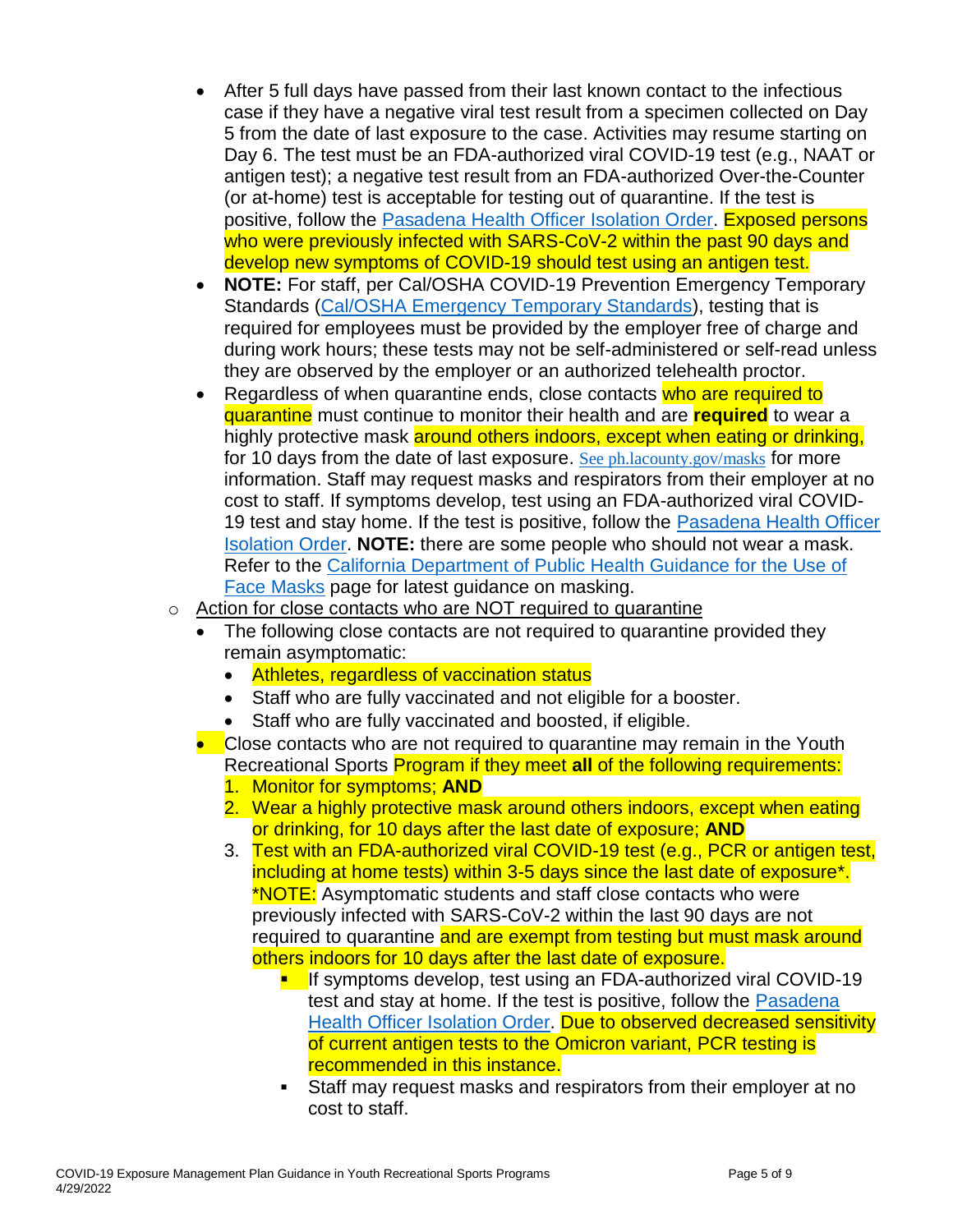- ☐ *Required:* Youth Recreational Sports Programs are required to have a plan to facilitate COVID-19 response testing for persons with an exposure in the Youth Recreational Sports Programs. Participants and staff who are tested must inform the Youth Recreational Sports Programs of the test results. Testing resources include: Employee Health Services or Occupational Health Services, Student Health Center, Personal Healthcare Providers, [testing resources in the City of](https://www.cityofpasadena.net/public-health/covid-19-testing-info/)  [Pasadena,](https://www.cityofpasadena.net/public-health/covid-19-testing-info/) LA City and [County Testing Sites,](https://covid19.lacounty.gov/testing/) and [Community-Based Testing Sites](https://www.hhs.gov/coronavirus/community-based-testing-sites/index.html) (local health centers and pharmacies). Individuals who need assistance finding a medical provider can call the LA County Information line 2-1-1, which is available 24/7.
- ☐ *Required:* Employees with an exposure should follow guidance outlined in Cal/OSHA COVID-19 Prevention Emergency Temporary Standards Isolation and Quarantine Section [\(Cal/OSHA](https://www.dir.ca.gov/dosh/dosh_publications/COVIDOnePageFS.pdf)  [Emergency Temporary Standards\)](https://www.dir.ca.gov/dosh/dosh_publications/COVIDOnePageFS.pdf). However, if an employee's quarantine period ends before they meet Cal/OSHA's criteria for return-to-work, they may return to the worksite(s) as soon as they have cleared quarantine per the [Pasadena Health Officer Quarantine Order.](https://www.cityofpasadena.net/public-health/wp-content/uploads/sites/32/Pasadena-Health-Officer-Blanket-Quarantine-Order.pdf?v=1642548259013) Per Cal/OSHA ETS, testing that is required for employees must be provided by the employer free of charge and during work hours; these tests may not be self-administered or self-read unless they are observed by the employer or an authorized telehealth proctor.
- ☐ *Required*: If an individual with confirmed COVID-19 participated during their infectious period in any games, tournaments or other Youth Recreational Sports Program-related activities involving other teams, the Compliance Lead must notify the opposing team(s) of potential exposure.
- ☐ *Recommended*: It is **strongly recommended** that all team members participating on the same team as a confirmed case are required to test weekly for 2 weeks from the last date that the case was present on the team while infectious, regardless of vaccination or exposure status.
- ☐ *Recommended*: The COVID-19 Compliance Lead will determine whether additional notification is needed to inform the program community about the exposure and precautions being taken to prevent spread of COVID-19. A general notification letter template is available at: COVID-19 [Template Notification Letters for Education Settings.](https://www.cityofpasadena.net/public-health/wp-content/uploads/sites/32/Sample-Notification-Letters-School.docx)

Exposure Management for 2 COVID-19 Cases within a 14-day Period

- ☐ *Required:* After identifying 2 confirmed cases (participant and/or staff) within a 14-day period, the Youth Recreational Sports Program follows the *required* steps for 1 case.
- ☐ *Recommended*: The Compliance Lead consults with PPHD to determine whether the 2 cases are epidemiologically linked, meaning that the two affected individuals were both present at some point in the same setting during the same time period while either or both were infectious.
	- Determination of epidemiological links between cases may require further investigation to assess exposure history and identify all possible locations and persons that may have been exposed to the case while infectious in a Youth Recreational Sports Program. A tool is available to assist in the assessment of epidemiological links at: [COVID-19 Exposure](https://www.cityofpasadena.net/public-health/wp-content/uploads/sites/32/Exposure-Investigation-Worksheet-Education.pdf)  [Investigation Worksheet for the Education Sector.](https://www.cityofpasadena.net/public-health/wp-content/uploads/sites/32/Exposure-Investigation-Worksheet-Education.pdf) For technical assistance on how to assess for epidemiological links, please contact [nursing@cityofpasadena.net](mailto:nursing@cityofpasadena.net).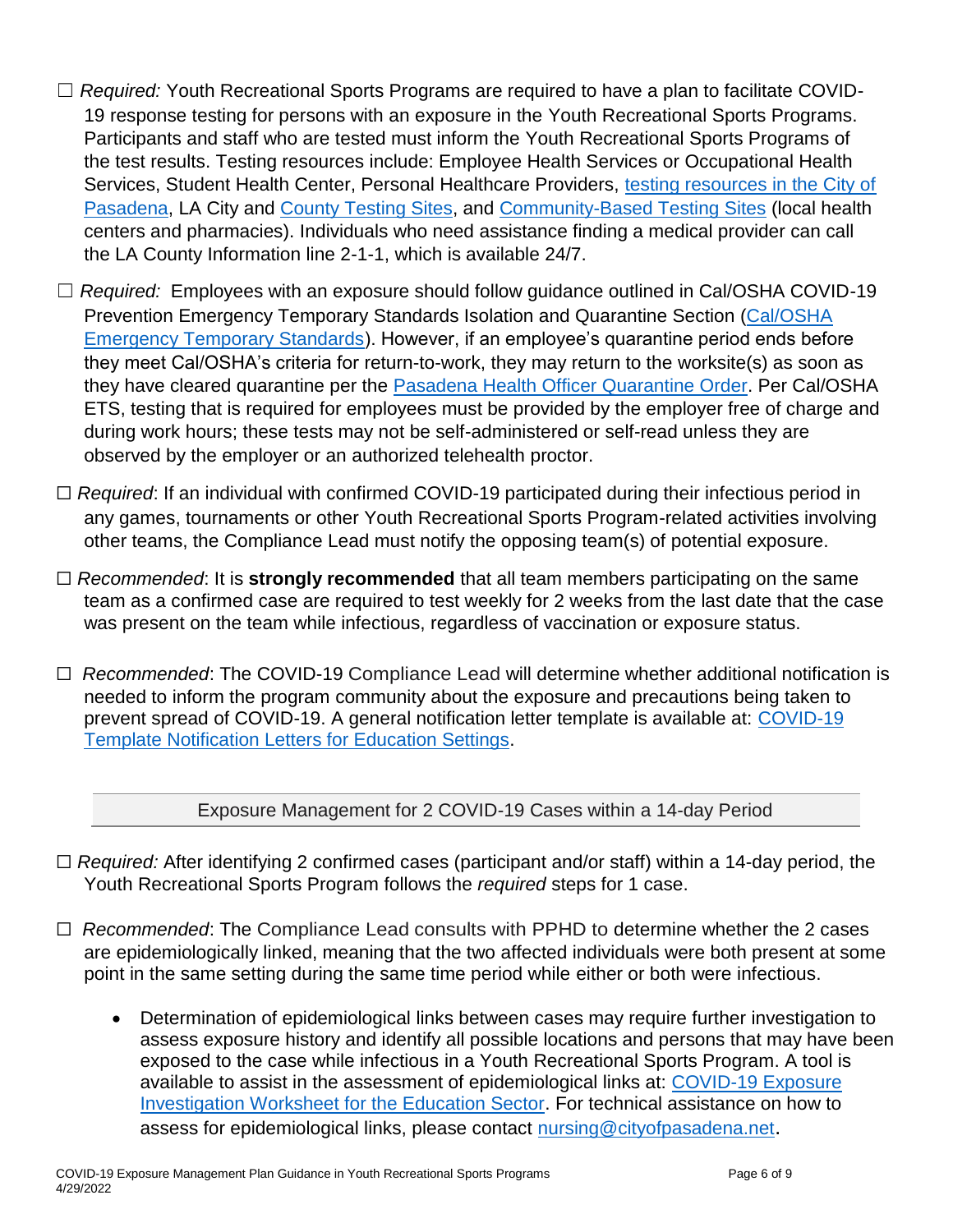Note: Epidemiologically linked cases include persons in a Youth Recreational Sport Program with identifiable connections to each other (e.g., on the same team, sharing physical space like a locker room or car, attending a social gathering together).

Exposure Management for ≥ 3 COVID-19 Cases within a 14-day Period

- ☐ *Required:* If the Youth Recreational Sports Program identifies a cluster of 3 or more linked cases (participants and/or staff) within a 14-day period, the Youth Recreational Sports Program should proceed with the following steps:
	- Report the cluster to PPHD within 1 business day via secure email at: [nursing@cityofpasadena.net](mailto:nursing@cityofpasadena.net) or by calling (626) 744-6089.
	- Compete the *Line List for Cases and Contacts*, available at: [COVID-19 Case and Contact](https://www.cityofpasadena.net/public-health/wp-content/uploads/sites/32/COVID-19-Line-List-Template-for-Education-Institutions.xlsx)  [Line List for the Educational Sector](https://www.cityofpasadena.net/public-health/wp-content/uploads/sites/32/COVID-19-Line-List-Template-for-Education-Institutions.xlsx) and submit via secure email to [nursing@cityofpasadena.net.](mailto:nursing@cityofpasadena.net) For technical assistance on how to complete the line list contact [nursing@cityofpasadena.net.](mailto:nursing@cityofpasadena.net)
	- Outbreak Criteria: At least 3-confirmed cases with symptomatic or asymptomatic COVID-19 within a 14-day period in a group with members who are epidemiologically linked, do not share a household, and are not a close contact of each other outside of the sports program. Epidemiological links require the infected persons to have been present at some point in the same setting during the same time period while infectious.
		- o If outbreak criteria are not met, PPHD may advise the Youth Recreational Sports Program to continue with routine exposure management.
		- o If outbreak criteria are met and PPHD recommends an outbreak response, PPHD will coordinate with the COVID-19 Compliance Lead on outbreak management for the duration of the outbreak investigation, including providing updates.
	- **Youth Recreational Sports Programs with an outbreak of 4 or more epidemiologically linked cases over a 14-day period are required to suspend activities for 7 days.** Individual conditioning and skill building may continue during the suspension period as long as everyone on the team complies fully with any individual isolation or quarantine orders that apply. False positive test submissions from a Youth Recreational Sports Program with an active outbreak will not be accepted during an outbreak investigation.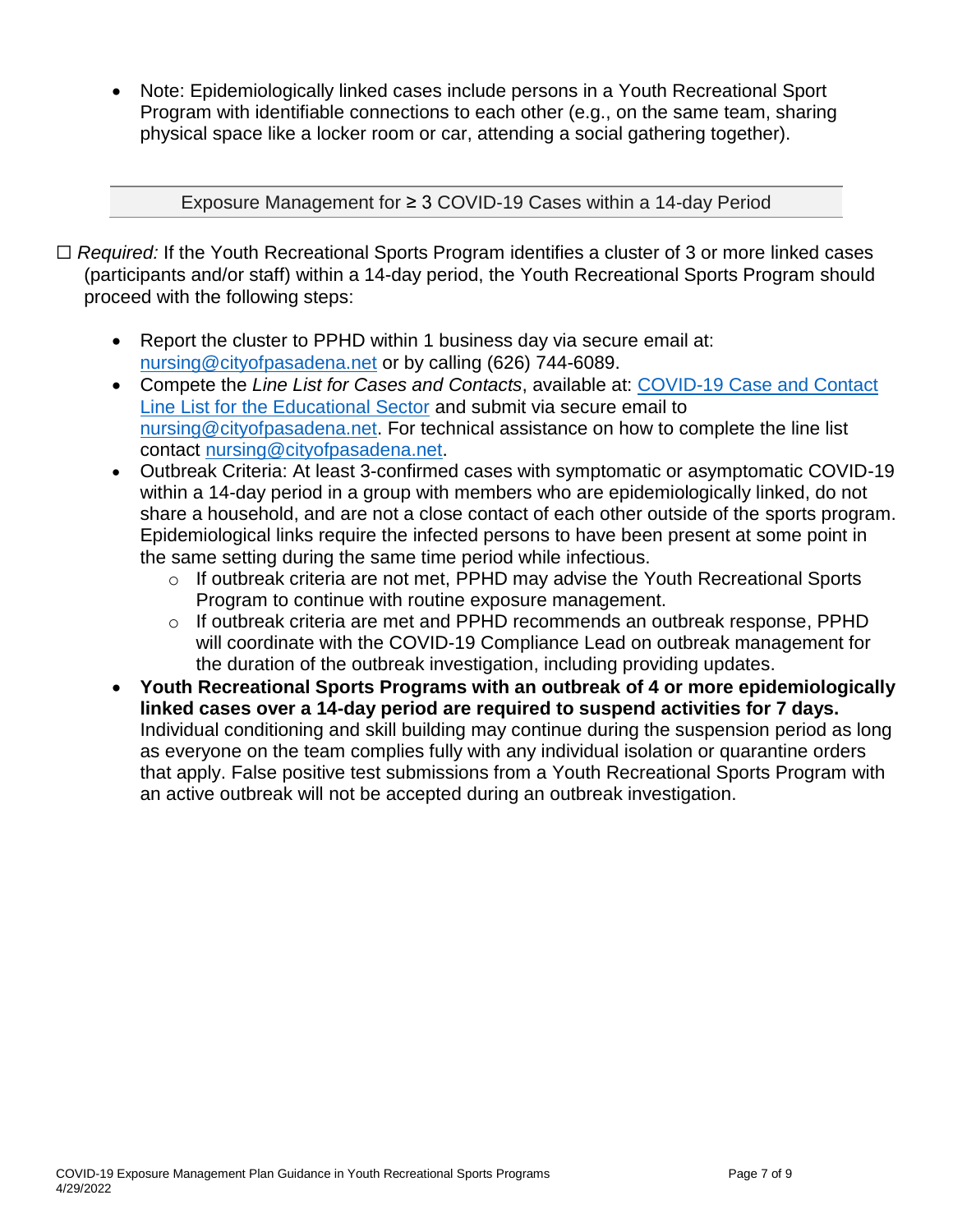#### COVID-19 Exposure Management Plan (EMP) Contact Information

I, **I** is a state of the state of the state of the state of the state of the state of the state of the state of the state of the state of the state of the state of the state of the state of the state of the state of the st

Recreational Sports Program, \_\_\_\_\_\_\_\_\_\_\_\_\_\_\_\_\_\_\_\_\_\_\_\_\_\_\_\_\_\_\_\_\_(name of Youth Recreational Sports Program), has prepared our exposure management plan, designated staff for the COVID-19 Youth Recreational Sports Program Compliance Team, and the members of that team have completed training on:

- Exposure Management Plan Guidance for Youth Recreational Sports Program
- COVID-19 Case and Contact Line List for the Educational Sector
- COVID-19 Exposure Investigation Worksheet for the Education Sector
- COVID-19 Template Notification Letters for Education Settings

Signature <u>example and the set of the set of the Date</u> Date **Date** by Date and the Signature of the Signature of the Signature of the Signature of the Signature of the Signature of the Signature of the Signature of the Sig

| <b>PERSON RESPONSIBLE FOR IMPLEMENTING EMP</b> |  |
|------------------------------------------------|--|
| Person in Charge (COVID-19 Compliance Lead):   |  |
|                                                |  |
| Title:                                         |  |
|                                                |  |
| Phone Number:                                  |  |
|                                                |  |